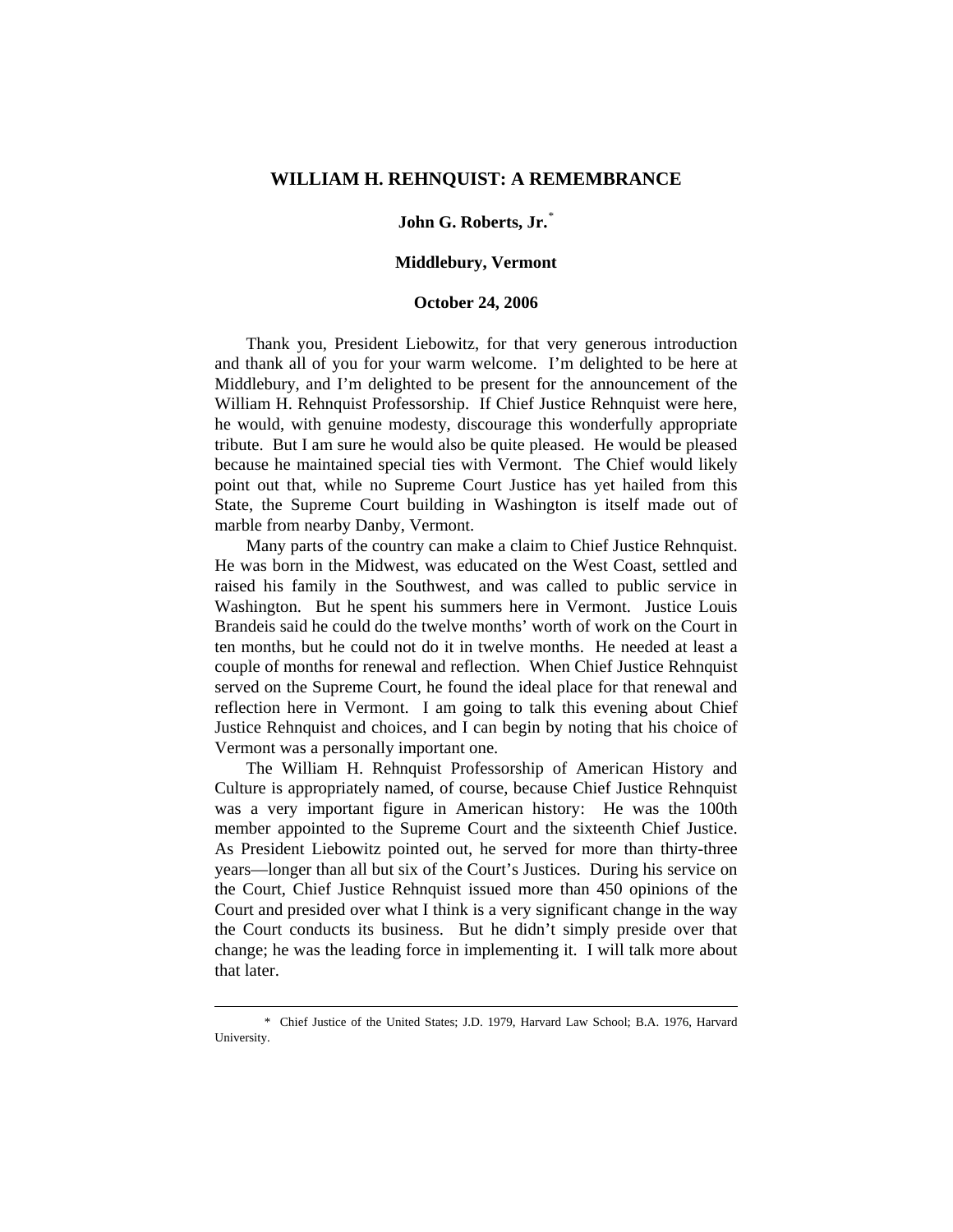A chair in history at Middlebury College is also appropriately named after Chief Justice Rehnquist because he was an historian himself, writing four important books on historical subjects. The most remarkable aspect of those books is how prescient the Chief was. He wrote a book about impeachment years before he became the second Chief Justice to preside over an impeachment trial. He wrote a book about civil liberties in wartime years before the events of September 11 caused those issues to come again to the forefront of the Supreme Court's work.

 I applaud Middlebury College for establishing this chair in honor of Chief Justice Rehnquist. I thank the anonymous donors whose inspired philanthropy made it possible, and I congratulate Professor Ralph on being the first incumbent.

 Twenty-six years ago, I came to Washington to clerk for then-Associate Justice Rehnquist. Justice Rehnquist told his clerks regularly that their lives would be shaped by a connected series of choices, and, as he put it, "How wisely you make those choices will determine how well you think you spent your life when you look back on it."

 Looking back on the life of Chief Justice Rehnquist, I am struck by how many of his choices were extraordinarily unconventional, or even if conventional, were made in very unconventional ways. I would like to talk about a few of those choices.

 William Rehnquist was born October 1, 1924, outside of Milwaukee, a descendent of Swedish immigrants. When in later life he was named Swedish American of the Year, I remember his only question was, "Who came in second?" He researched his genealogy in connection with that award and discovered that, in the 17th century, one of his ancestors had been executed for embezzling funds from an estate for which he was a steward.

 The Chief was originally named William Donald Rehnquist. He changed his middle name to Hubbs, a family name, when his mother was told by a numerologist that he would have a successful career if his middle initial were H.

 Early in his life, a particular episode signaled what would become a lifelong attraction to friendly wagers and the dogged determination that would characterize his career. It was Memorial Day. He bet his sister that he could dive into the frigid waters of Lake Michigan more often than she could. He won, contracting pneumonia in the process.

 Pearl Harbor was a defining event for his generation and for him personally. He entered college shortly after the attack on Pearl Harbor, enrolling in an Army Air Corps program that trained meteorologists. The program, however, was cancelled within a year. It turned out that an army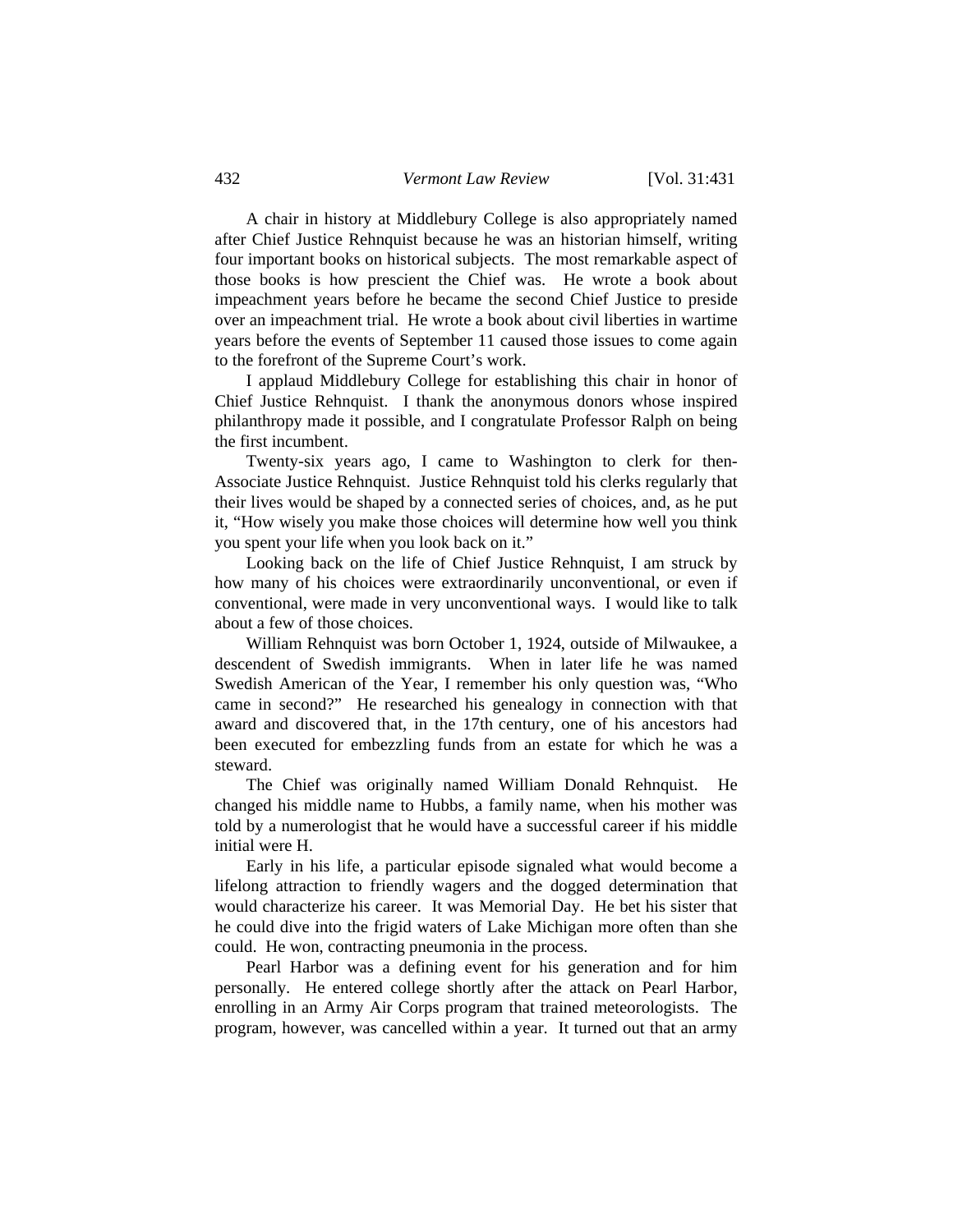typist had typed one too many zeros on the order indicating how many meteorologists were needed. The extra would-be meteorologists were given a choice. They could go to officer candidate school or enter as enlisted men in the Air Corps and be sent to an air base. In one of his many unconventional choices, Rehnquist chose the route of the enlisted man, saying he was not much for spit and polish.

 William Rehnquist ended up at air bases in North Africa during the war. War teaches many lessons. One lesson that Rehnquist, the son of Milwaukee, said he learned from his time in North Africa was that, if you chose wisely where you lived, you would not have to shovel snow for four months out of the year.

 Rehnquist earned GI Bill benefits from his war service, and he went to Stanford, focusing on political science. He then made a conventional choice, but in an unconventional way. He decided to abandon academia and become a lawyer. But he did so based on the results of a standard aptitude test, which suggested that he had the aptitude to be a good lawyer. One of his classmates, Justice Sandra Day O'Connor, said he was clearly the best student in his law school class. His performance allowed him to obtain a clerkship with Justice Robert Jackson at the Supreme Court of the United States.

 At the end of Rehnquist's one-year clerkship, the Library of Congress received an unusual request from Justice Jackson's chambers, inquiring which United States cities had the most sun over the course of a year. The request, of course, was not from Justice Jackson but from his law clerk. Rehnquist was trying to decide where to live, and he would do that in an unconventional way.

 The list came back. Tampa was first. Rehnquist decided it was too humid. Albuquerque was second. Rehnquist decided there was too much "old money" there and it would be hard to enter into that community. Phoenix was third, and Phoenix it was. Again, a very nonconventional choice.

 At the time, a Supreme Court clerk could earn \$600 or \$700 a month in Los Angeles or Washington. In Phoenix, the going rate was \$300 a month. William Rehnquist thought that his experience as a law clerk would allow him to demand a little more money, so he asked for an extra \$50 a month from his prospective employer. The firm said no, but Rehnquist nonetheless accepted the job.

 It was an important lifestyle choice. Years later, the Chief Justice would say that he instinctively appreciated the need to have a good balance between work and life. He said that, when you are young and impecunious, it is easy to trade your time for money, but as you grow older, it becomes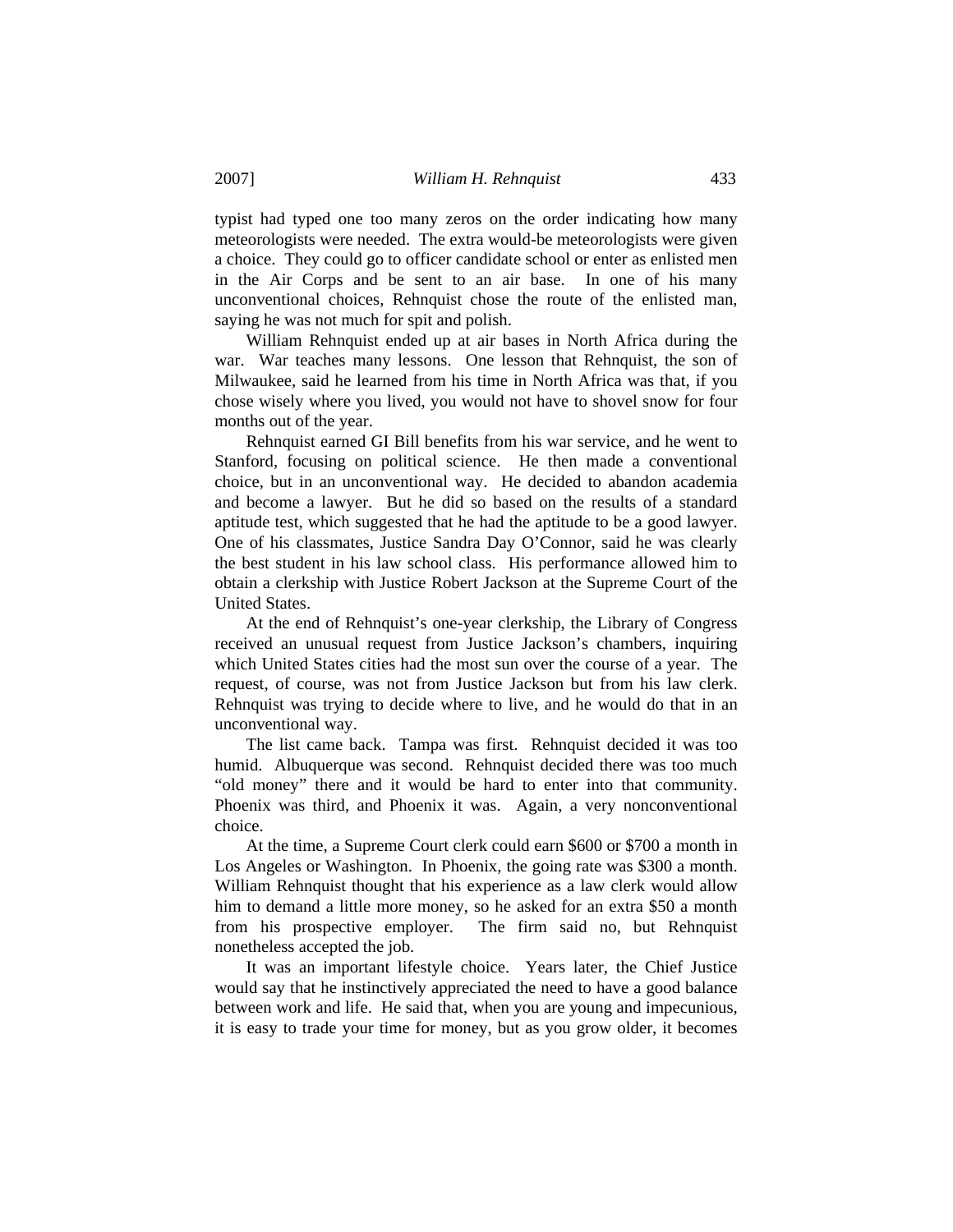harder and harder to trade it back.

 Two years after William Rehnquist began work at an established firm in Phoenix, he made another unconventional choice. He gave up the security of that firm to open his own firm with one other partner, the president of the Young Democrats in Phoenix. He became an extraordinarily successful litigator, although early on the going was rough, and he had to take whatever cases came his way, including the representation of many criminal defendants. Years later, someone from the law enforcement community would tell him that there was a wing at Leavenworth named after his former clients.

 In 1968, William Rehnquist received a call from Washington, D.C., asking if he would consider accepting the position of Assistant Attorney General for the Office of Legal Counsel. He did what any reasonable person would do after receiving such a call. He went to the Phoenix Public Library to determine what the Office of Legal Counsel was. It turns out that it was an important office in the Justice Department that gave constitutional advice to the Attorney General and the President. He made another choice, and the family headed east.

 The rest of the Chief's history is more familiar. William Rehnquist was appointed to the Supreme Court in 1972 at the age of forty-seven. In his early years, he was a dissenting voice on the Court. So often was he the lone dissenter that his law clerks bought him a Lone Ranger doll. That doll stayed on the mantelpiece of his fireplace long after his lone dissents had become accepted as law by a majority of the Court.

 In 1986, William Rehnquist was appointed Chief Justice. During his tenure, he earned the respect of his colleagues by the fairness with which he discharged his responsibilities as Chief. One of his colleagues, Justice Ruth Bader Ginsburg, called him the best boss she ever had.

 Throughout his career, Chief Justice Rehnquist was totally unaffected by the pretense to which so many in Washington fall victim. For example, he missed the State of the Union Address one year. When asked why, he explained that it conflicted with a watercolor class at the YMCA. An incredulous law clerk said, "You can't miss the State of Union Address for a watercolor class." Rehnquist responded that he had spent \$25 to enroll in the class, and he was going to get every benefit out of it.

 Chief Justice Rehnquist went to New Orleans once for a judicial convention. While there, on Sunday, he went to the local Lutheran Church. The custom there was for the minister to recognize visitors. He said, "I see we have a visitor. Would you stand up and tell us who you are?" "I'm Bill Rehnquist." "Well, fine, Bill, where are you from?" I'm from Washington." "What do you do?" "I'm a government lawyer."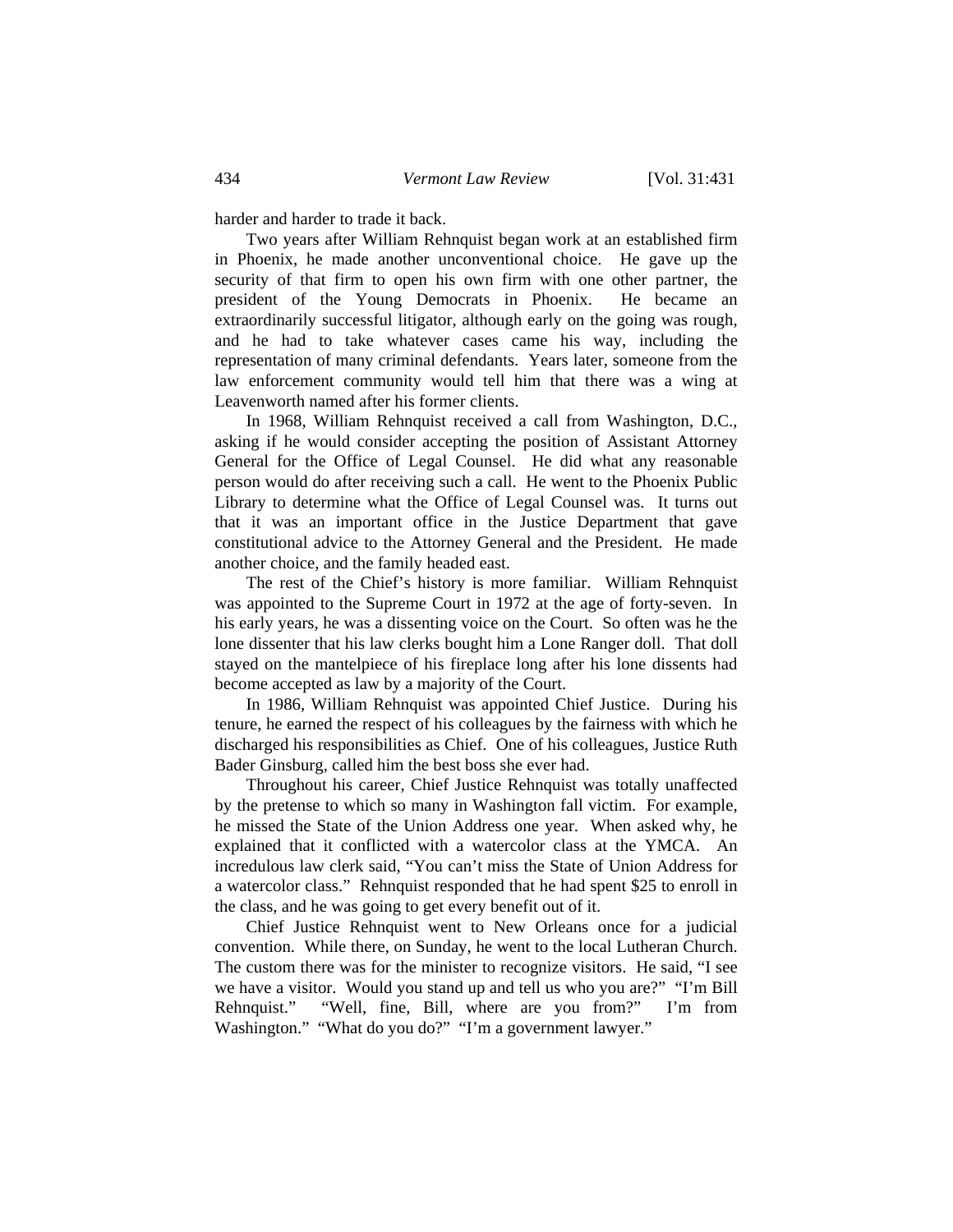Once, he went out to a law school in the Midwest to participate in a moot court program. He tended at the time to travel a little bit incognito. He would wear a trench coat, always a baseball cap, and sunglasses. A law student was assigned to meet him at the airport. When Rehnquist arrived, he recognized the young man as the person who was there to meet him, so he went up to the student and started a conversation. The law student asked the gentleman if he could please leave him alone, because he was there to meet the Chief Justice. According to the student, Rehnquist looked at him and said, "Well, what a remarkable coincidence. I happen to be the Chief Justice."

 Those who knew William Rehnquist also knew that he had a favorite piece of verse from Thomas Gray's "Elegy Written in a Country Churchyard." The poem observes, "Full many a flower is born to blush unseen, [a]nd waste its sweetness on the desert air."<sup>[1](#page-4-0)</sup> Someone from the English Department would be able to give a more in-depth analysis, but I've always understood that verse and the poem in general to stand for the proposition that the humblest among us is equal to the most elevated and that simply the fortuities of society have elevated some rather than others. That is certainly how William Rehnquist viewed the verse and how he lived his life.

 I have referred to Rehnquist several times as nonconventional. He was not unconventional in the sense of the two characters in the James Thurber cartoon—where one tells the other, "Why can't you be a nonconformist like everyone else?" He was unconventional in the very real sense and even in small matters. He had the long sideburns and the Buddy Holly glasses long after they were fashionable, and he wore garish ties that I am confident were never fashionable. He was unconventional in large ways as well. He decided to be an enlisted man rather than an officer, to go to the sleepy town of Phoenix rather than Los Angeles or Washington, and to start out on his own in his law firm rather than to stay with the security of the established firm.

 He was unconventional in a way that is reflected in another favorite line of his, from Emerson's essay on self-reliance. The Chief liked this admonition: "Trust thyself: every heart vibrates to that iron string."<sup>[2](#page-4-1)</sup> Later in Emerson's essay, there is another paragraph that captures why the Chief liked that line. Emerson wrote,

 $\overline{\phantom{a}}$ 

<span id="page-4-0"></span> <sup>1.</sup> Thomas Gray, *Elegy Written in a Country Churchyard*, *in* ENGLISH POETRY (1172-1892) 267, 267 (John Matthews Manly ed., Athenæum Press 1907) (1751).

<span id="page-4-1"></span> <sup>2.</sup> Ralph Waldo Emerson, *Self-Reliance*, *in* SELF-RELIANCE AND OTHER ESSAYS 19, 20 (Dover Publications 1993) (1841).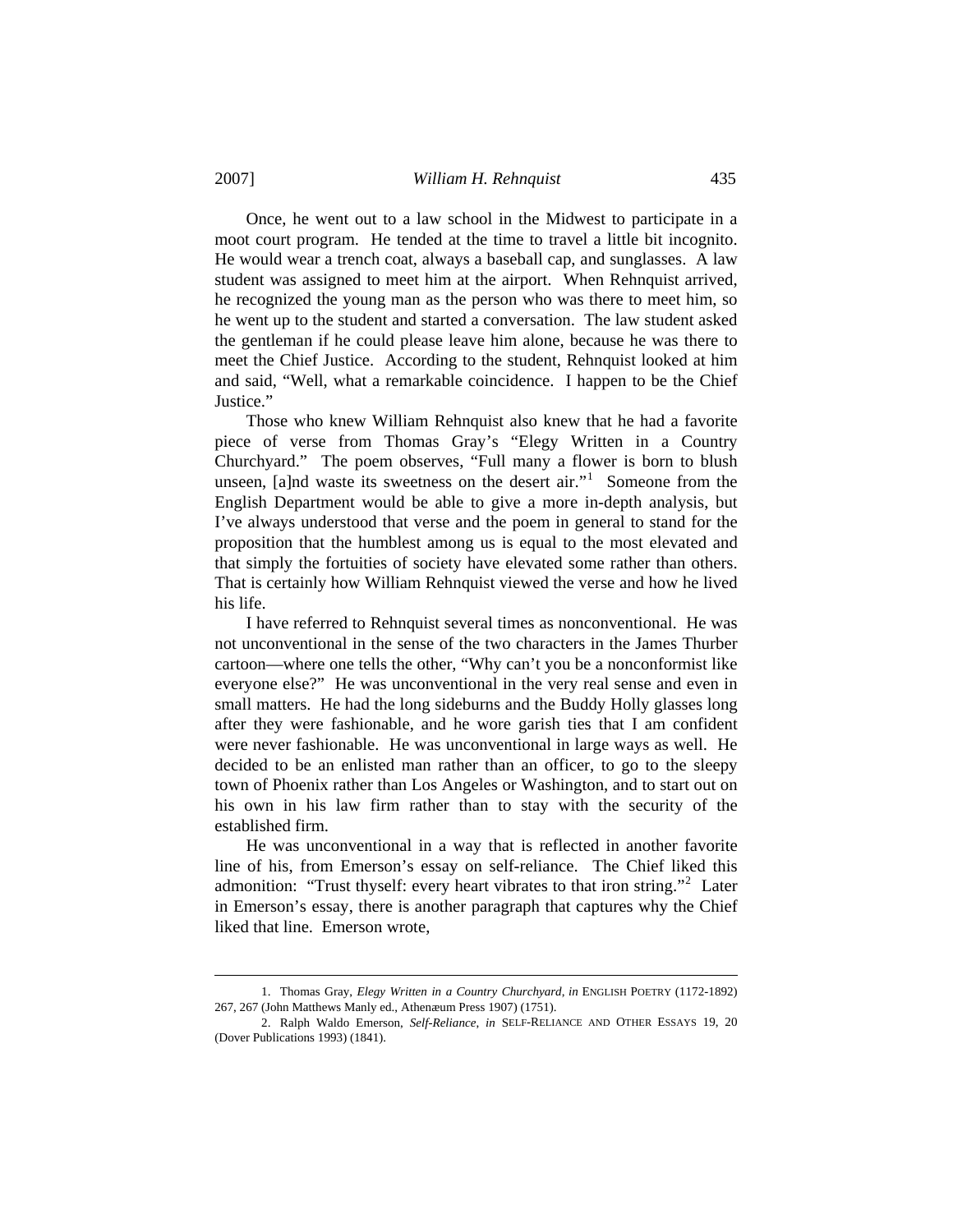What I must do is all that concerns me, not what the people think. This rule, equally arduous in actual and in intellectual life, may serve for the whole distinction between greatness and meanness. It is the harder, because you will always find those who think they know what is your duty better than you know it. It is easy in the world to live after the world's opinion; it is easy in solitude to live after our own; but the great man is he who in the midst of the crowd keeps with perfect sweetness the independence of solitude $3$ 

In those terms, Chief Justice Rehnquist was certainly a great man.

 The establishment of the Rehnquist Professorship is important, not simply because it honors a great man, but because these times demand a greater emphasis on the subject matter of American history and culture. We live in an age of globalization. Middlebury College has been in the forefront of recognizing the need to appreciate that those of us in the United States are part of an interconnected world. That recognition should lead to more—not less—emphasis on studying what we as Americans stand for.

 One thing we stand for is the rule of law implemented by an independent judiciary. People often ask me what is it about being Chief Justice that has surprised me the most. The answer for me is easy. It is the number of judicial visitors we receive at the Supreme Court from around the world. They come from Albania, from Kosovo, from Russia, and from other countries of the former Soviet Union. They come to the Supreme Court and other courts in our country to try to learn how to establish an independent judiciary that can enforce the rule of law, which is something that we take for granted.

 I think that establishing an independent judiciary is the greatest challenge for emerging democracies. In some sense, getting to the point of a free election is the easy part. What is hard is establishing a judiciary that is capable of enforcing the rule of law against the government as well as against the governed. It is not simply a matter of words. As President Reagan pointed out, the Soviet Constitution was a magnificent document. It granted everyone magnificent rights. But it was utterly meaningless because there was no institution, no judiciary, that could enforce that document against the government.

 The judicial independence that others from around the world seek and find here is not, of course, an end in itself. Our Constitution insulates judges from political pressure precisely because they are not supposed to be making political decisions, but instead deciding cases according to the rule

<span id="page-5-0"></span> $\overline{\phantom{a}}$ 

 <sup>3.</sup> *Id.* at 23.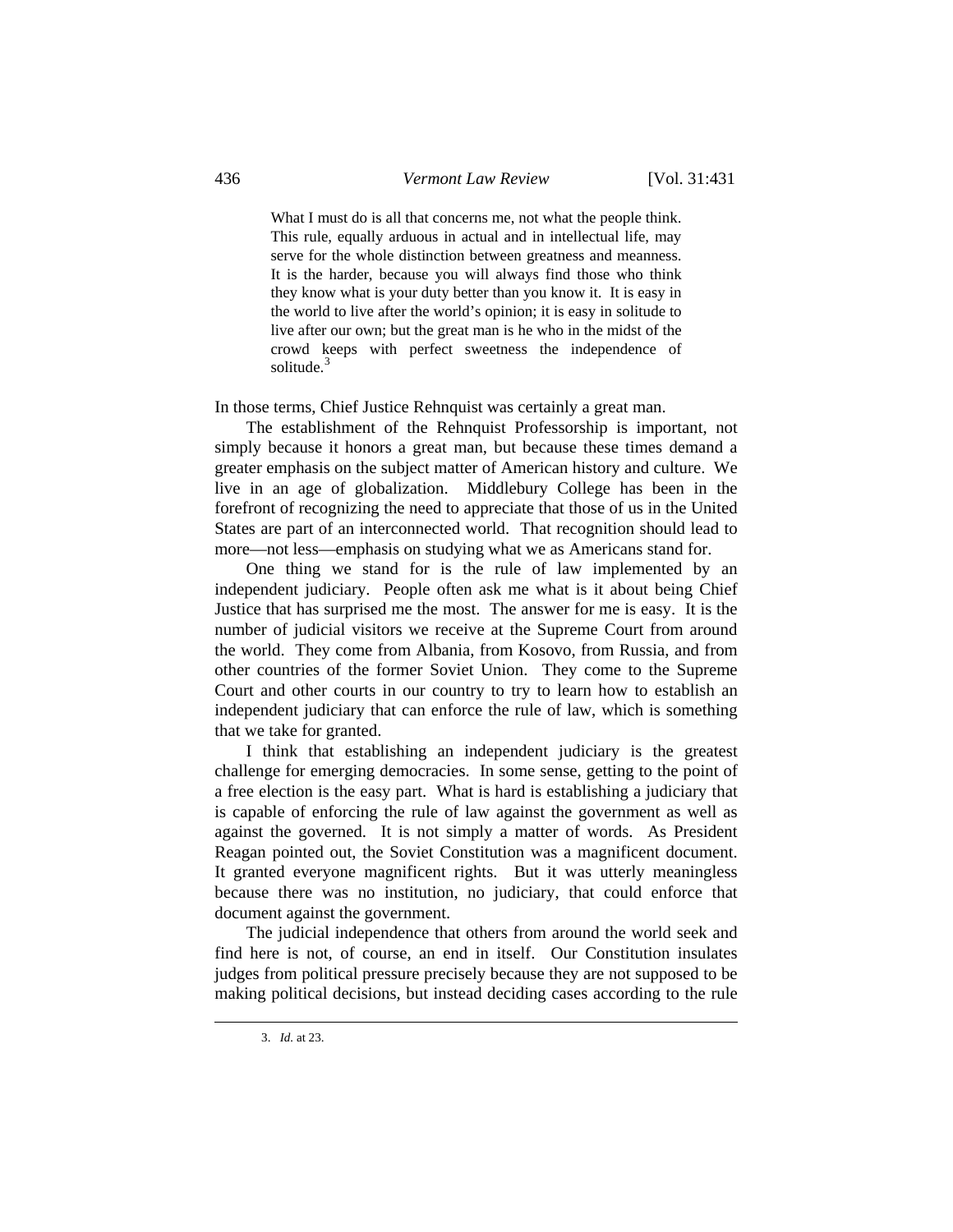of law. That is what Hamilton meant in *The Federalist Papers* when he said that judges exercise "neither Force nor Will, but merely judgment"<sup>[4](#page-6-0)</sup> judgment concerning the law. Judicial self-restraint, a recognition of Hamilton's point, must go hand-in-hand with judicial independence, and the concept of the rule of law, if it is to have any meaning, must be based on a shared understanding of what the law is. That brings me back to Chief Justice Rehnquist and his contribution to the development of law in the United States.

 For the next many years, scholars are going to analyze Rehnquist's contributions on the Court, and they will focus on his work in particular areas, such as strengthening the concept of federalism in the Constitution, giving meaning to the separation of powers, and refining principles in the area of criminal procedure.

 From my perspective, I see his impact in broader terms. I think there has been a change in the scope of legal argument from the time he joined the Court in 1972 to the present time. In that period, legal argument has become more rigorous and focused, and Chief Justice Rehnquist was the leading proponent of that change. We see it clearly from the perspective of an advocate.

 Any lawyer appearing before the Supreme Court when Chief Justice Rehnquist was on the bench, who made an argument about what Congress meant in a particular statute, was sure to get a question from the Chief, "You say that's what Congress *meant*. What did Congress *say*?" Any lawyer stating an abstract proposition would similarly be met with what was the standard Rehnquist question: "Which of our cases supports that proposition?" The Chief Justice was reeling the lawyer in, trying to tie him down to the statutory language and particular precedents that are the building blocks of the law. Forty years ago, just before William Rehnquist went on the Court, legal arguments were more free-ranging, more freewheeling. When he left the Court, they were more about law, as I think arguments in the Court should be.

 This change is actually reflected in the composition of the Court as well. Forty years ago, a majority of the Justices on the Supreme Court were not judges when they were appointed. They were governors, senators, and attorneys general. Today, for the first time in our history, every Justice on the Court was a federal appeals court judge when he or she was appointed to the Court.

I am not sure whether Chief Justice Rehnquist, the last Justice who was

l

<span id="page-6-0"></span> <sup>4.</sup> THE FEDERALIST NO. 78, at 523 (Alexander Hamilton) (Jacob E. Cooke ed., 1961) (emphasis omitted).